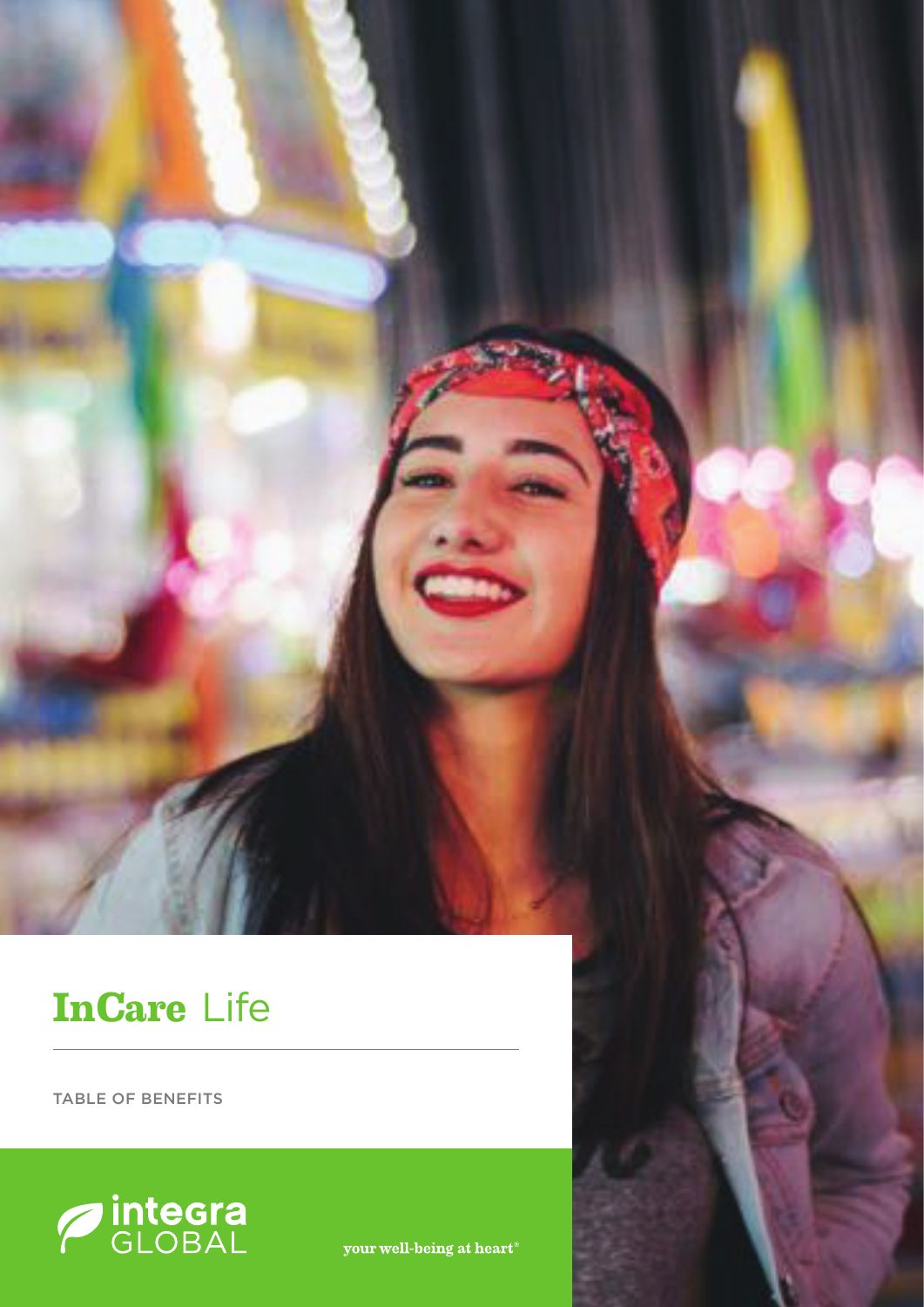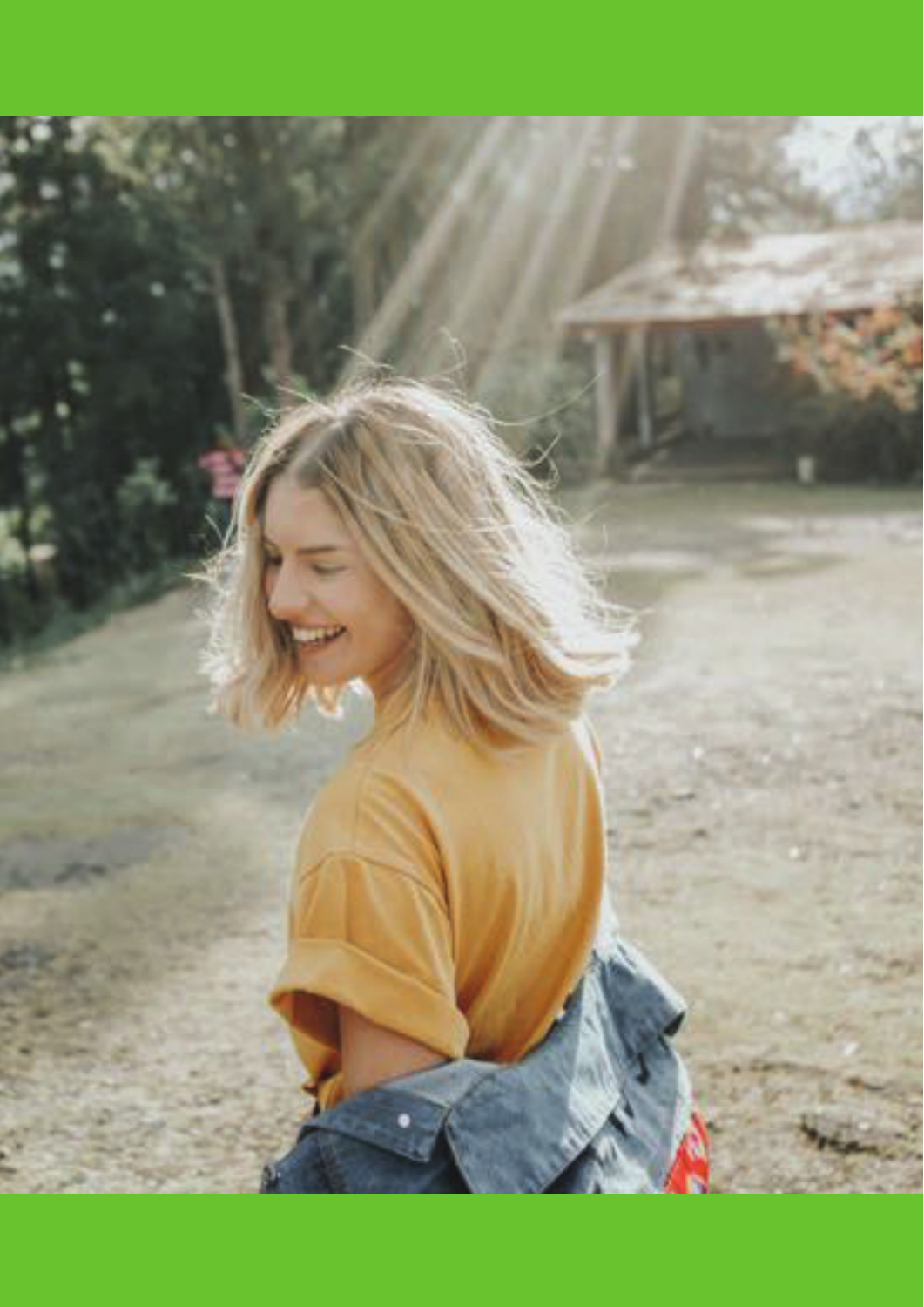| <b>IMPORTANT CONTACT INFORMATION</b><br>FOR YOUR INTEGRA GLOBAL PLAN                                                                                                                                                                                                                                                                                                                                                                                                                                                                                                                                    |                                                                                          |
|---------------------------------------------------------------------------------------------------------------------------------------------------------------------------------------------------------------------------------------------------------------------------------------------------------------------------------------------------------------------------------------------------------------------------------------------------------------------------------------------------------------------------------------------------------------------------------------------------------|------------------------------------------------------------------------------------------|
| For help in understanding your benefits, questions and general plan<br>quidance, please contact our Member Care Team:                                                                                                                                                                                                                                                                                                                                                                                                                                                                                   | +44 808 101 3483 or +44 333 405 3003<br>member-care@integraglobal.com                    |
| <b>CLAIMS</b>                                                                                                                                                                                                                                                                                                                                                                                                                                                                                                                                                                                           | integra@medical-administrators.com                                                       |
| FOR 24/7 PRE-AUTHORISATION AND GUARANTEE<br>OF PAYMENT REQUESTS:<br>All hospital stays, outpatient surgery, medical transportation (except<br>for local emergency transportation) or medical procedures must be<br>pre-authorised. Pre-authorisations are easy and only take a few minutes<br>of your time.<br>Please allow at least 2-5 business days for the pre-authorisation to<br>be processed. You must notify us at least five business days prior to a<br>scheduled or elective admission or treatment plan. For an emergency<br>hospitalisation please notify us within 48 hours of admission. | $+(33)$ 184 780 368<br>hospi@medical-administrators.com                                  |
| FOR EMERGENCY MEDICAL ASSISTANCE<br>AND SAND (SECURITY AND NATURAL DISASTER)<br>quoting code number NGSINTEGR01:                                                                                                                                                                                                                                                                                                                                                                                                                                                                                        | +44 20 7183 8910<br>Back up mobile: +44 7785 627 433<br>ops@northcottglobalsolutions.com |
| <b>DOWNLOAD</b><br>the your Health - Integra Global app                                                                                                                                                                                                                                                                                                                                                                                                                                                                                                                                                 | <b>GET IT ON</b><br>Avai <b>l</b> able on the iPhone<br><u>Google Play</u>               |

# LIFE AWARE PROGRAMME

#### Connecting you to better health and well-being.

Professional counselling support and consultation available worldwide, day or night, 365 days a year.

The Life Aware benefit reflects our continuing commitment to your well-being and privacy.

We encourage you to use the programme anytime you need it. Please note that any onward referral will be at your own cost.

| <b>CALL</b><br>Call Morneau Shepell and identify yourself as part of Integra Global | Europe: 00 800 2685 2111 (freephone)<br>Malaysia: 1800 815 560 (freephone)<br>South Korea: 00 800 226 0195 (freephone)<br>Phillipines: 00 800 2685 2111 (freephone)<br>Indonesia: 001 803 018 0195 (freephone) |
|-------------------------------------------------------------------------------------|----------------------------------------------------------------------------------------------------------------------------------------------------------------------------------------------------------------|
| ONLINE E-COUNSELLING                                                                | www.workhealthlife.com<br>Search for Integra Global                                                                                                                                                            |
| MY EAP app<br>Available on the iPhone<br>Download the Morneau Shepell My EAP app    | <b>GET IT ON</b><br><b>BlackBerry</b><br>Google Play                                                                                                                                                           |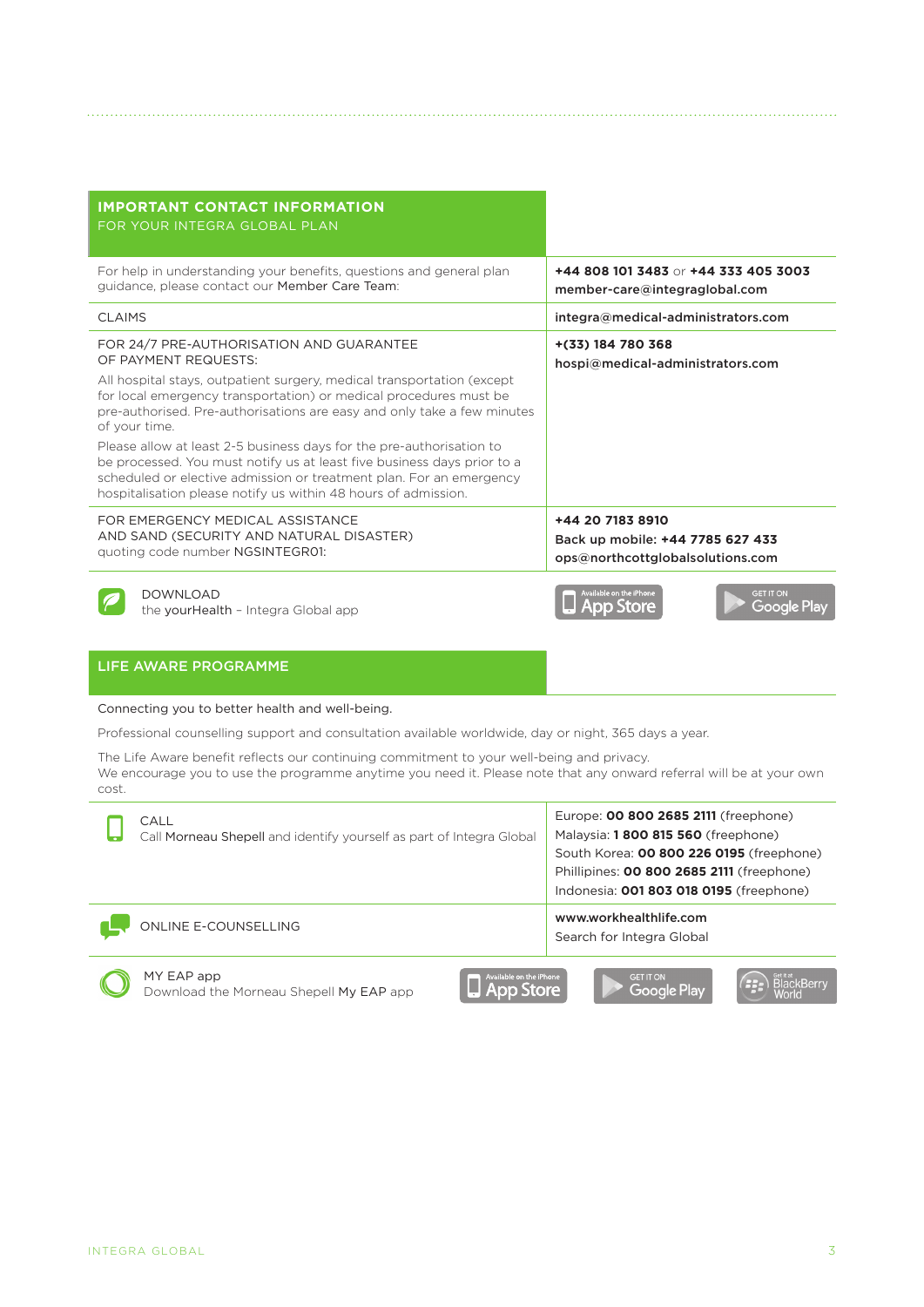| <b>TABLE OF BENEFITS</b>                                                                                                                             | <b>INCARE</b>      |
|------------------------------------------------------------------------------------------------------------------------------------------------------|--------------------|
|                                                                                                                                                      | Life               |
| Annual maximum plan benefit                                                                                                                          | \$1,000,000        |
| Annual maximum plan benefit                                                                                                                          | €900,000           |
| <b>HOSPITALISATION BENEFITS</b>                                                                                                                      |                    |
| Accommodation                                                                                                                                        | Semi-private room  |
| Inpatient treatment, daypatient, operating theatre and recovery room,<br>prescribed medicines, drugs and dressing for inpatient or daycase treatment | 100%               |
| Intensive care unit                                                                                                                                  | 100%               |
| Inpatient ancillary services including physical and occupational therapy as<br>daypatient or inpatient                                               | 100%               |
| Surgeons' and anaesthetists' fees                                                                                                                    | 100%               |
| Inpatient consultation by specialist                                                                                                                 | 100%               |
| Emergency room                                                                                                                                       | 100%               |
| Pathology, radiology, and diagnostic tests                                                                                                           | 100%               |
| MRI, CT and PET scans                                                                                                                                | 100%               |
| Private duty nursing                                                                                                                                 | \$7,500<br>€6,750  |
| Skilled nursing facility                                                                                                                             | \$7,500<br>€6,750  |
| Home health care                                                                                                                                     | \$7,500<br>€6,750  |
| Hospice care services                                                                                                                                | \$10,000<br>€9.000 |
| Emergency dental treatment<br>(as a result of accident)                                                                                              | 100%               |
| Cancer treatment                                                                                                                                     | 100%               |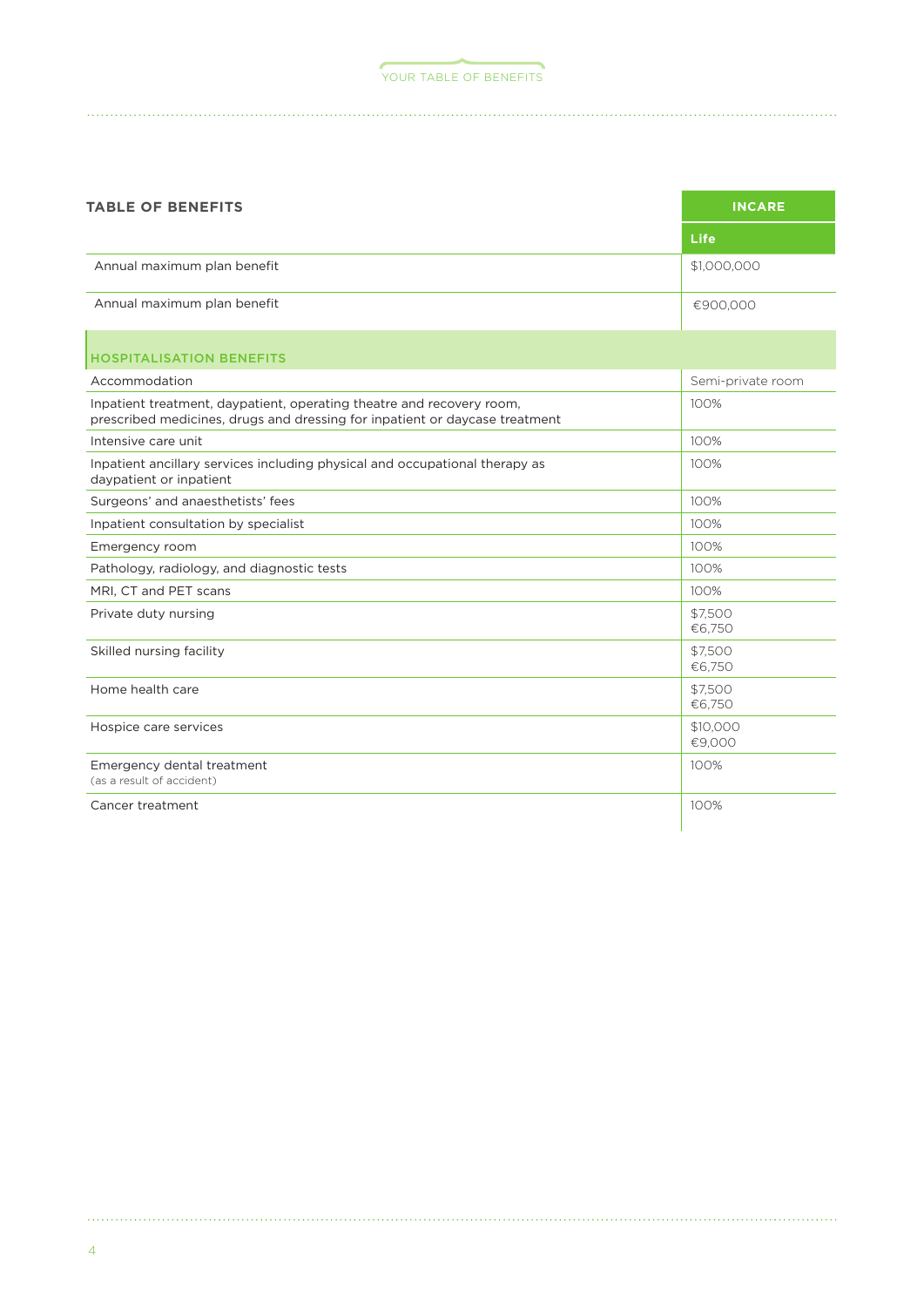| <b>TABLE OF BENEFITS</b> | <b>INCARE</b> |
|--------------------------|---------------|
|                          | Life          |
| Child accompaniment      | 100%          |

*If the insured person is a child under 16 who requires hospitalisation, we will pay for necessary overnight accommodation for one parent in the same hospital, or when no such accommodation is available, for necessary bed and breakfast accommodation in a nearby hotel. Pre-approval is necessary.*

| MANAGED TRANSPLANT PROGRAMME                              |                       |
|-----------------------------------------------------------|-----------------------|
| Organ transplants maximum lifetime                        | \$500,000<br>€450.000 |
| Tissue transplants<br>(as part of the overall organ max.) | \$250,000<br>€225.000 |

*Transplant must be pre-certified and approved by us. Failure to comply will result in treatment not being covered by your policy. A 24-month waiting period applies for all transplants.* 

| <b>REHABILITATION</b>                                                                                                                                                                                  |                                                                                              |
|--------------------------------------------------------------------------------------------------------------------------------------------------------------------------------------------------------|----------------------------------------------------------------------------------------------|
| Physical and occupational therapy (outpatient) - starting within 30 days of discharge<br>following insured inpatient surgery                                                                           | \$75<br>€65<br>per visit for max 30<br>visits.                                               |
| Post hospitalisation - outpatient consultation resulting from insured inpatient treatment.<br>This includes any required follow-up treatment such as laboratory tests, scans and removing<br>stitches. | Within 30 days of<br>discharge up to<br>\$1,000<br>€900                                      |
| Post hospitalisation - outpatient perscription resulting from insured inpatient treatment                                                                                                              | Within 30 days of<br>discharge up to<br>\$1,000<br>€900                                      |
| Travel and accommodation costs for one family member - to be with the insured if they are<br>alone and inpatient treatment will be in excess of 5 days                                                 | Standard fare travel<br>and up to \$100<br>€90<br>per night accommo-<br>dation for 10 nights |
| INPATIENT CASH BENEFIT                                                                                                                                                                                 |                                                                                              |

Where there is no claim (e.g. covered under government health scheme) \$150

| <b>FITNESS CHECK (OVER 40 YEAR OLDS)</b>                                          |       |
|-----------------------------------------------------------------------------------|-------|
| One check every 24 months.                                                        | \$500 |
| Six-month waiting period applies. The deductible does not apply to fitness check. | €450  |

€130

days

per day for max of 30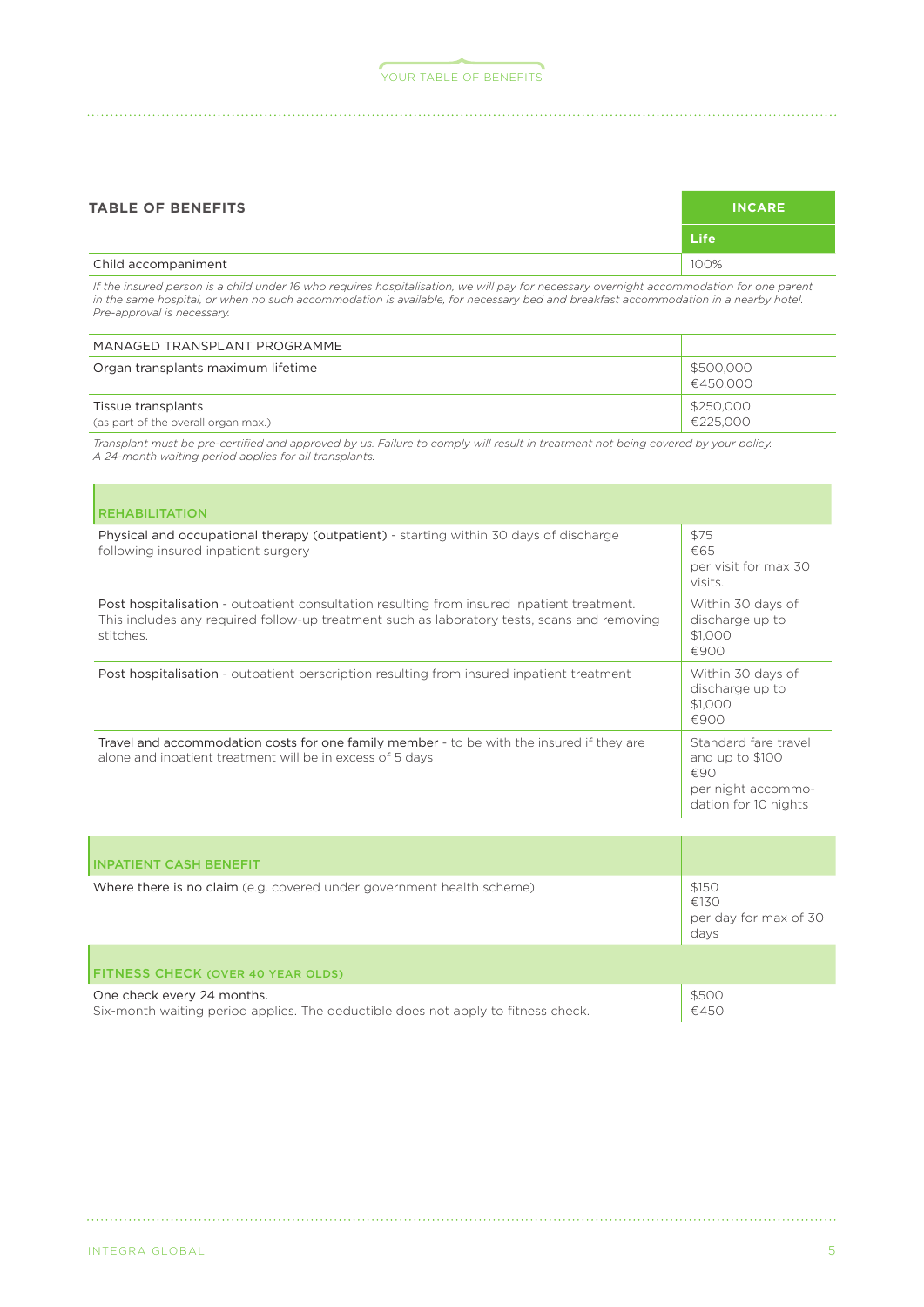| <b>TABLE OF BENEFITS</b>                                         | <b>INCARE</b> |
|------------------------------------------------------------------|---------------|
|                                                                  | Life          |
|                                                                  |               |
| <b>EMERGENCY EVACUATION, REPATRIATION AND AMBULANCE SERVICES</b> |               |
| Medical evacuation and assistance                                | 100%          |
| 24/7 Emergency medical assistance hotline                        | <b>YES</b>    |
| Repatriation of mortal remains                                   | 100%          |
| Repatriation accompaniment                                       | N/A           |
|                                                                  |               |

## SAND (SECURITY AND NATURAL DISASTER)

Access to our specialist representatives who provide a 24/7 international emergency response in events such as security crises, political unrest and natural disasters. The services include assistance in arranging evacuation, contingency planning, remote medical abilities, crisis management and tracking services. Any costs incurred are the responsibility of the insured person, and must be paid by you to the service provider.

MEDICAL CONCIERGE SERVICES

eHealth records account YES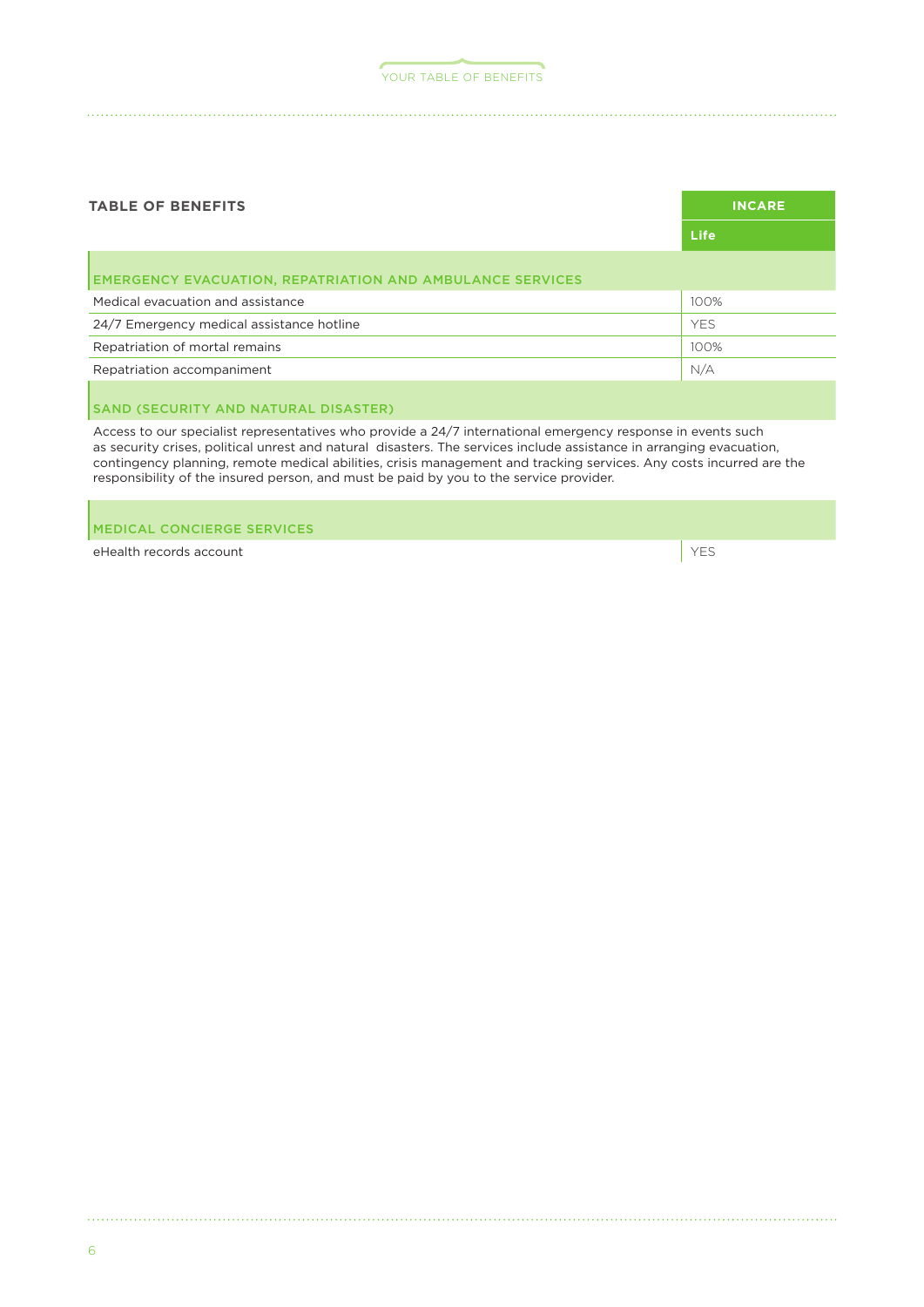| <b>TABLE OF BENEFITS</b>                                      | <b>INCARE</b>       |
|---------------------------------------------------------------|---------------------|
|                                                               | Life                |
| <b>MENTAL HEALTH BENEFITS</b>                                 | 100%                |
| Lifetime maximum for mental health benefits (inpatient only)  | Up to 60 days       |
| Lifetime mental illness, maximum per insured (inpatient only) | \$25,000<br>€22,500 |
| <b>LIFE AWARE</b>                                             | <b>YES</b>          |

Operated by Morneau Shepell, provides assistance with the following types of issues often faced by expatriates: how to cope with isolation and loneliness, adapt across cultures, identify and cope with culture shock, address the personal impact of the relocation, strengthen relationships, improve communication, work towards life goals, deal with stress, anxiety and depression, address alcohol and drug misuse, resolve marital and relationship difficulties, find solutions for work-related issues, access crisis and trauma support while on assignment, discover ways to improve your nutrition in your new environment, focus on your health with natural healing strategies.

| <b>ACCIDENTAL DEATH AND DISMEMBERMENT</b>                                                                                                                                                                                | <b>YFS</b>          |
|--------------------------------------------------------------------------------------------------------------------------------------------------------------------------------------------------------------------------|---------------------|
| In the event of an accidental death or dismemberment of the primary insured the insurer pays<br>a lump sum benefit equal to the principal sum subject to a maximum benefit multiplied by a<br>percentage as shown below. | \$50,000<br>€45.000 |
| Loss of life                                                                                                                                                                                                             | 100%                |
| Loss of sight of both eyes                                                                                                                                                                                               | 100%                |
| Loss of both hands or arms                                                                                                                                                                                               | 100%                |
| Loss of both feet or both legs                                                                                                                                                                                           | 100%                |
| Loss of one arm and one leg                                                                                                                                                                                              | 100%                |
| Loss of sight of one eye                                                                                                                                                                                                 | 50%                 |
| Loss of one foot or one leg                                                                                                                                                                                              | 50%                 |
| Loss of one hand or arm                                                                                                                                                                                                  | 50%                 |

*N.B. Benefits cannot exceed two times annual salary.*

| <b>HIV/AIDS TREATMENT</b>                   | <b>YES</b>          |
|---------------------------------------------|---------------------|
| Lifetime maximum (inpatient treatment only) | \$25,000<br>€22,500 |
| <b>DURABLE MEDICAL EQUIPMENT</b>            | <b>YES</b>          |
| Lifetime maximum                            | \$15,000<br>€13,500 |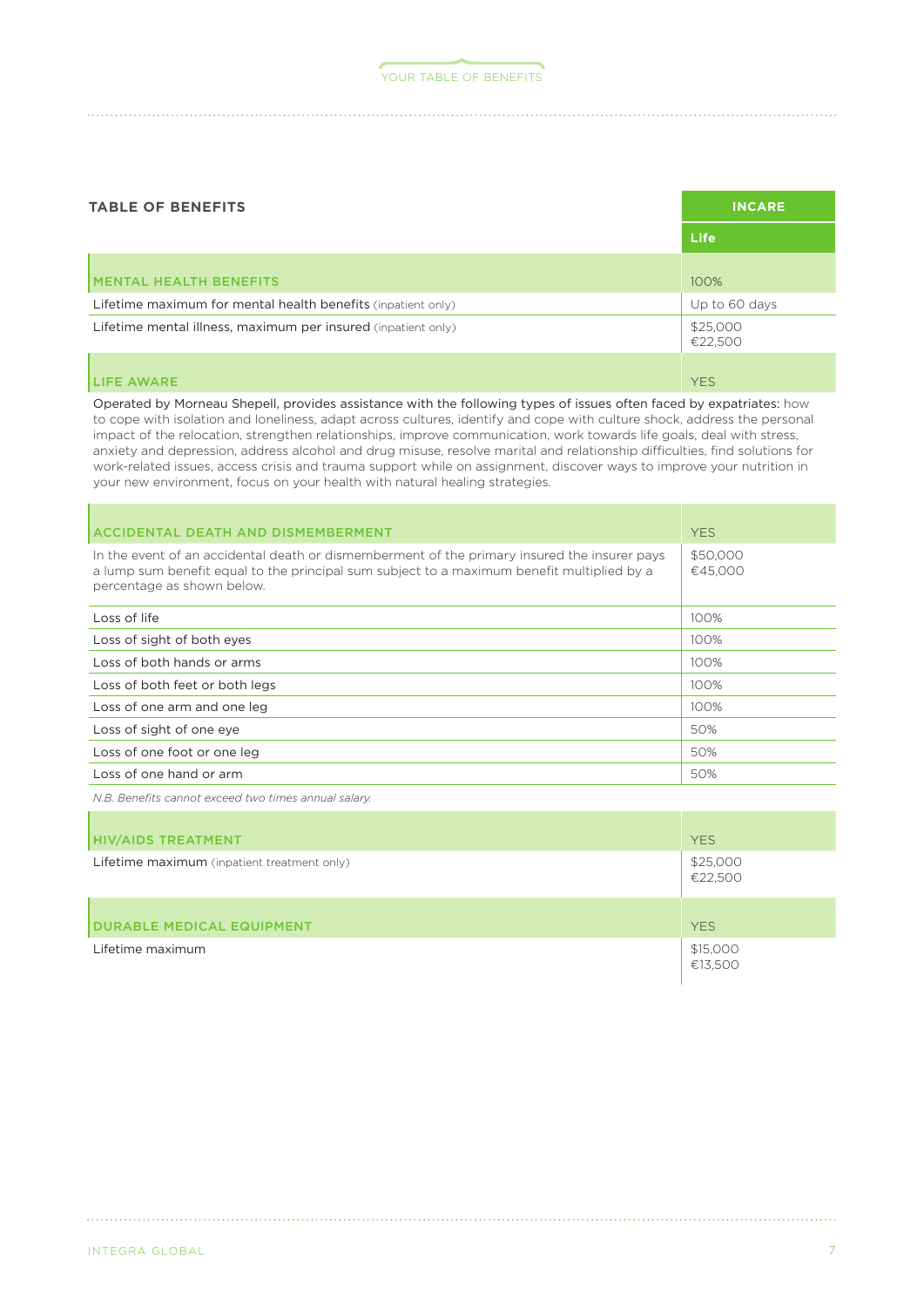| <b>TABLE OF BENEFITS</b>               | <b>INCARE</b>                                |
|----------------------------------------|----------------------------------------------|
|                                        | <b>Life</b>                                  |
| LIFE COVER (ADULTS ONLY)               |                                              |
| Lump sum in case of death (all causes) | \$5,000<br>€4,500                            |
| <b>DEDUCTIBLE OPTIONS</b>              |                                              |
| Deductible options are:                | \$0, \$100, \$200 \$500,<br>\$1,000, \$5,000 |
|                                        | €0, €90, €180, €450,<br>€900, €4,500         |
| <b>GEOGRAPHICAL COVER REGION</b>       |                                              |

Worldwide but excluding US and Canada and their territories. Does not include any cover for US and Canada and their territories.

| <b>OPTIONAL BENEFITS PLAN</b>                            | <b>INCARE</b>                    |
|----------------------------------------------------------|----------------------------------|
|                                                          | Life                             |
| INCREASE ACCIDENTAL DEATH AND DISMEMBERMENT (AD&D) COVER |                                  |
| Option to increase cover from standard amounts to:       | \$100,000 \$150,000<br>\$250,000 |
|                                                          | €90,000 €135,000<br>€225,000     |

In the event of an accidental death or dismemberment of the primary insured the insurer pays a lump sum benefit equal to the principal sum subject to a maximum benefit multiplied by the percentage in the table within the 'Accidental Death and Dismemberment' section.

*N.B. Benefits cannot exceed two times annual salary.*